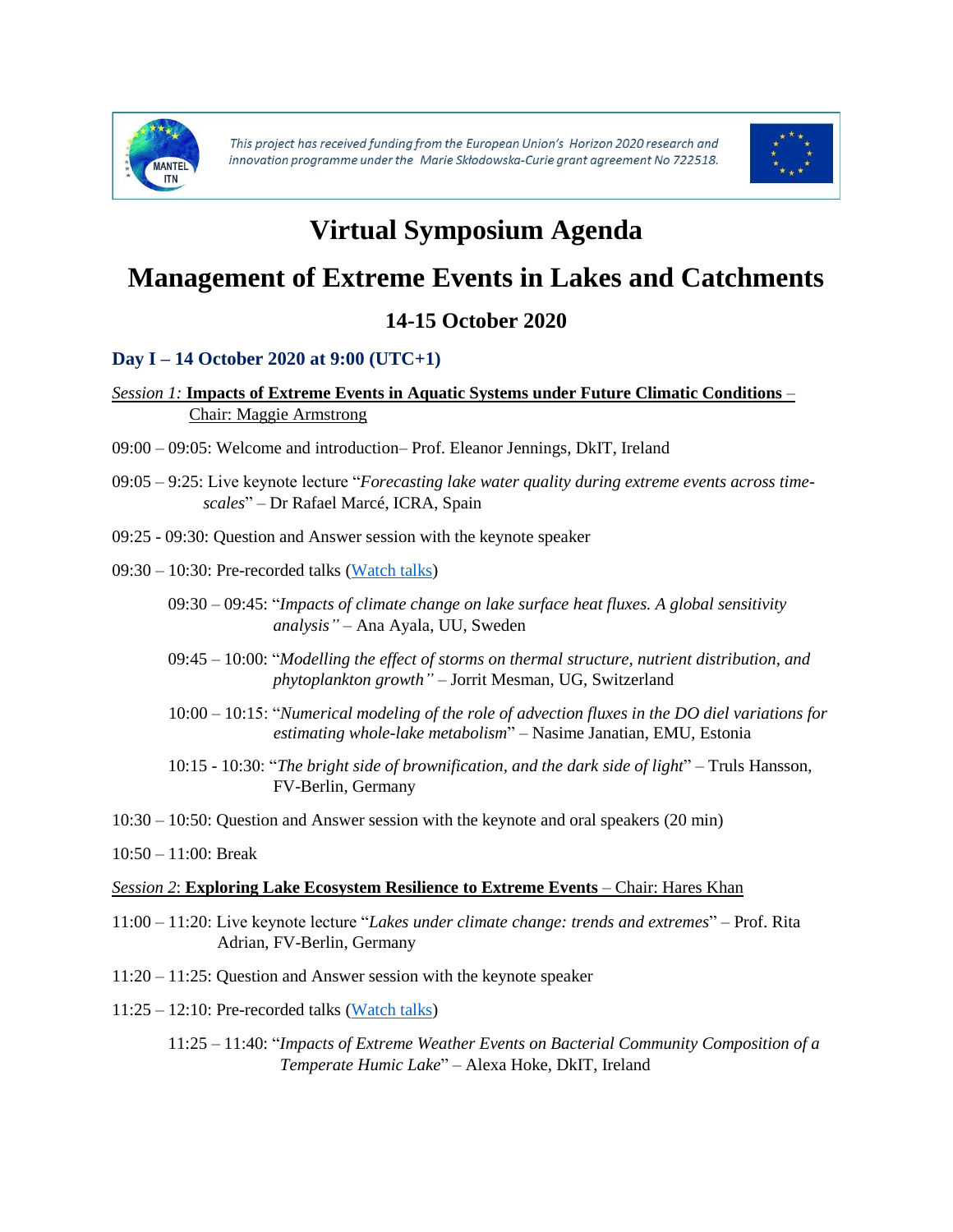- 11:40 11:55: "*Metrics of Recovery for Understanding Additive Effect of Perturbations into the Microbial Community Suffering Eutrophication*" – Julio Stelzer, UG, Switzerland
- 11:55 12:10: "*The determination of critical thresholds for lake ecosystem resilience from long high frequency data*" – Michael Thayne, FV-Berlin, Germany
- 12:10 12:30: Question and Answer session with the keynote and oral speakers (20 min)

#### **Day II – 15 October 2020 at 9:00 (UTC+1)**

- *Session 3*: **Using High Frequency Monitoring to Explore Extreme Events in Aquatic Systems** Chair: Jorrit Mesman
- 09:00 09:05: Welcome and introduction Dr Gosia Golub, DkIT, Ireland
- 09:05 09:25: Live keynote lecture "*Using Automated High-Frequency Monitoring to Explore Episodic and Extreme Events in Aquatic Ecosystem*" – Dr Alo Laas, EMU, Estonia
- 09:25 09:30: Question and Answer session with the keynote speaker
- 09:30 10:15: Pre-recorded talks [\(Watch talks\)](https://www.mantel-itn.org/speakers)
	- 09:30 09:45: "*Calcite precipitation, a major driver of carbon fluxes in lakes and reservoirs?*" Hares Khan, UB, Spain
	- 09:45 10:00: "*Extreme weather-related events rarely coincide with extreme lake mixing events*" – Harriet Wilson, DkIT, Ireland
	- 10:00 10:15: "*High-Frequency sensor measurements supported modelling instream nitrogen uptake at extreme summer low flow*" – Dr Jingshui Huang, UFZ-Magdeburg, Germany
- 10:15 10:35: Question and Answer session with the keynote and oral speakers
- 10:35 11:00: Break
- *Session 4:* **Informing the Protection of Lake Ecosystem Services from the Impacts of Extreme Events** – Chair: Harriet Wilson
- 11:00 11:20: Live keynote lecture "*Bridging the gap between science and management in lakes under extreme events*" – Dr Lisette de Senerpont Domis, NIOO-KNAW, the Netherlands
- 11:20 11:25: Question and Answer session with the keynote speaker
- 11:25 12:10: Pre-recorded talks [\(Watch talks\)](https://www.mantel-itn.org/speakers)
	- 11:25 11:40: "*Intensity of wastewater treatment upstream a reservoir defines the resistance of its water quality to extreme climatic events*" – Elias Munthali, ICRA, Spain
	- 11:40 11:55: "*A modelling approach to ecosystem service provisioning in lakes under extreme climatic events*" – Maggie Armstrong, NIOO-KNAW, the Netherlands